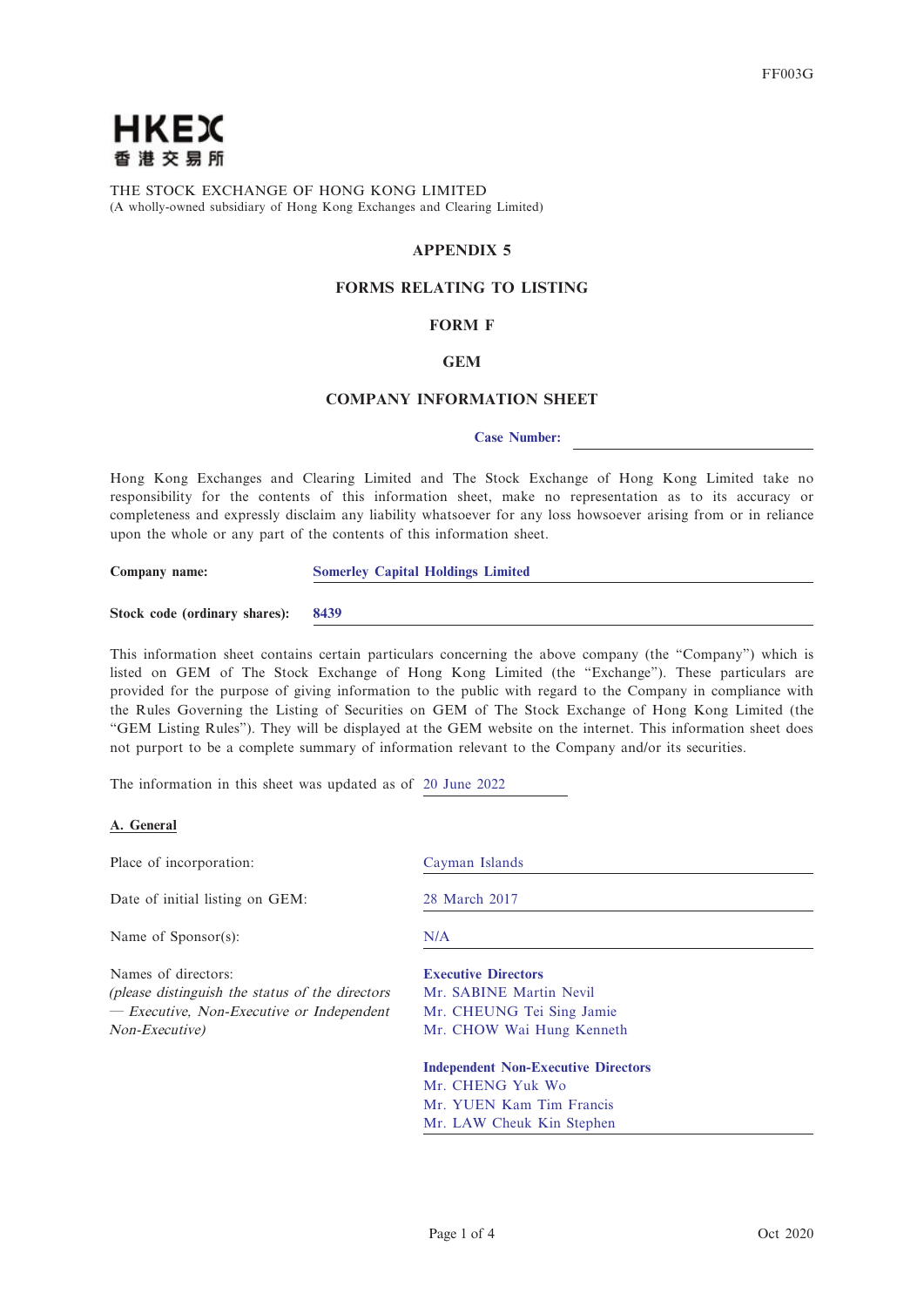Name(s) of substantial shareholder(s): (as such term is defined in rule 1.01 of the GEM Listing Rules) and their respective interests in the ordinary shares and other securities of the Company

Name(s) of company(ies) listed on GEM or

| Name                                                                         | Number of<br>ordinary shares | Percentage<br>shareholding<br>upon listing |
|------------------------------------------------------------------------------|------------------------------|--------------------------------------------|
| Somerley Group<br>Limited                                                    | 83,909,350                   | 58.94%                                     |
| Mr. SABINE Martin<br>Nevil ("Mr. Sabine")<br>(Notes 1, 2 and 3)              | 86,412,790                   | $60.7\%$                                   |
| Mr. FLETCHER<br>John Wilfred Sword<br>("Mr. Fletcher")<br>(Notes 1, 2 and 3) | 86,412,790                   | $60.7\%$                                   |
| Mr. CHEUNG Tei Sing<br>Jamie ("Mr. Cheung")<br>(Notes $1, 2$ and $3$ )       | 86,412,790                   | $60.7\%$                                   |

Notes:

- 1. Somerley Group Limited is directly interested in 83,909,350 Shares and Mr. Sabine, Mr. Fletcher and Mr. Cheung are shareholders of Somerley Group Limited and are deemed to be interested in all the Shares held by Somerley Group Limited in aggregate by virtue of the SFO.
- 2. Mr. Sabine, Mr. Fletcher and Mr. Cheung are acting in concert in respect of their interests in the Company and therefore, each of Mr. Sabine, Mr. Fletcher and Mr. Cheung are deemed to be interested in all the Shares held by them in aggregate by virtue of the SFO.
- 3. Mr. Sabine, Mr. Fletcher and Mr. Cheung are directly interested in 220,000 Shares, 50,000 Shares and 2,233,440 Shares, respectively.

| the Main Board of the Stock Exchange within |
|---------------------------------------------|
| 31 March                                    |
| Cricket Square                              |
| <b>Hutchins Drive</b>                       |
| <b>PO Box 2681</b>                          |
| Grand Cayman KY1-1111                       |
| Cayman Islands                              |
| 20th Floor                                  |
| China Building                              |
| 29 Queen's Road Central                     |
| Central                                     |
| Hong Kong                                   |
| www.somerleycapital.com                     |
|                                             |

N/A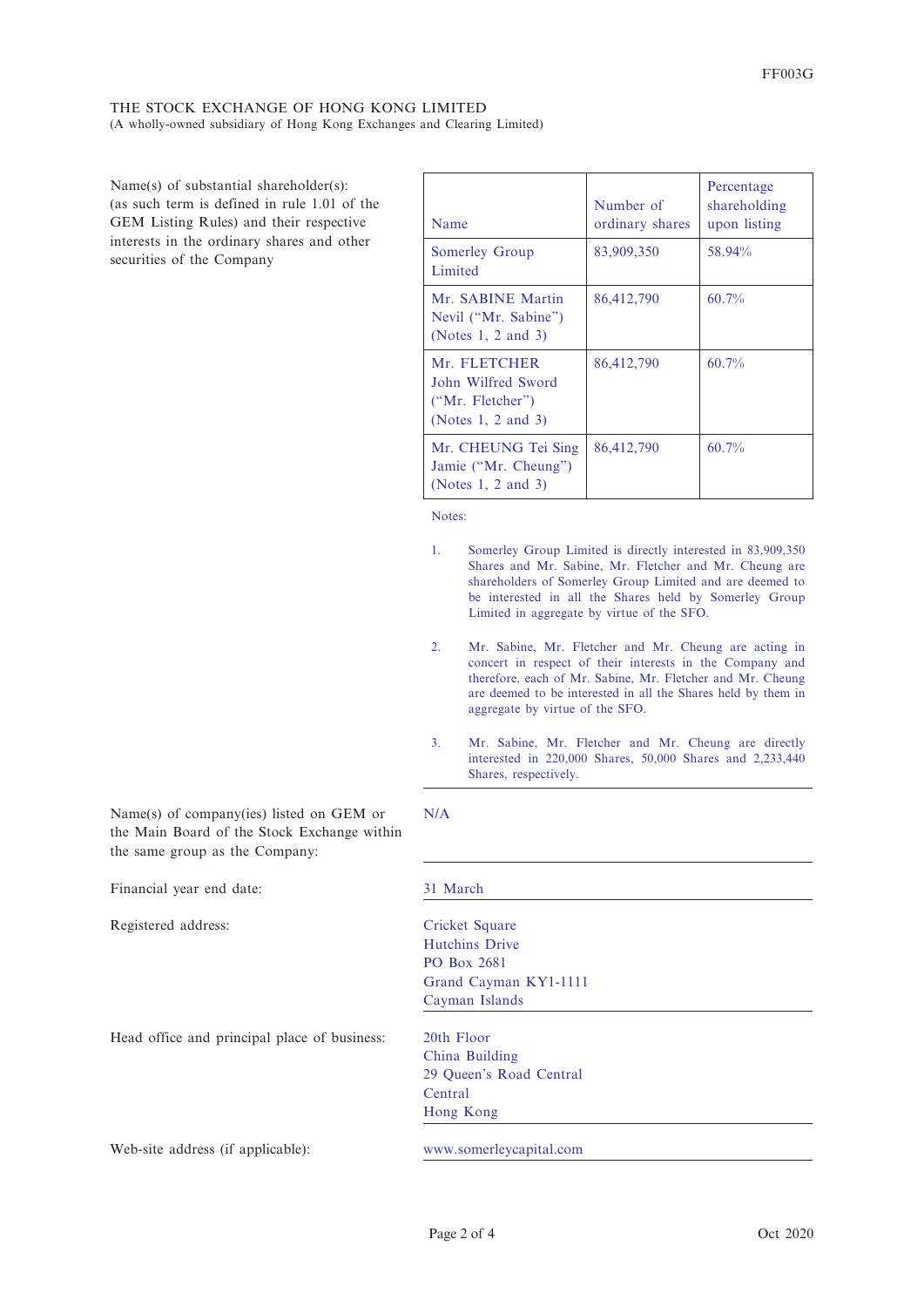| Share registrar: | Principal share registrar and transfer office in the Cayman<br><b>Islands</b><br>Conyers Trust Company (Cayman) Limited<br>Cricket Square<br><b>Hutchins Drive</b><br>P.O. Box 2681<br>Grand Cayman KY1-1111<br>Cayman Islands |
|------------------|--------------------------------------------------------------------------------------------------------------------------------------------------------------------------------------------------------------------------------|
|                  | Hong Kong branch share registrar and transfer office<br>Union Registrars Limited<br>Suites 3301-04, 33/F<br>Two Chinachem Exchange Square<br>338 King's Road<br>North Point<br>Hong Kong                                       |
| Auditors:        | SHINEWING (HK) CPA Limited<br>43rd Floor<br>Lee Garden One<br>33 Hysan Avenue<br>Causeway Bay<br>Hong Kong                                                                                                                     |

### **B. Business activities**

(Please insert here a brief description of the business activities undertaken by the Company and its subsidiaries).

The Group is an integrated financial services provider licensed to conduct Type 1 (dealing in securities), Type 4 (advising on securities), Type 6 (advising on corporate finance), Type 9 (asset management) regulated activities under the Securities and Futures Ordinance (Chapter 571 of the Laws of Hong Kong) and, through its subsidiaries, is principally engaged in providing corporate finance advisory services.

# **C. Ordinary shares**

| Number of ordinary shares in issue:                                                                        | 142,355,094     |
|------------------------------------------------------------------------------------------------------------|-----------------|
| Par value of ordinary shares in issue:                                                                     | <b>HK\$0.01</b> |
| Board lot size (in number of shares):                                                                      | 2,000           |
| Name of other stock exchange(s) on<br>which ordinary shares are also listed:                               | N/A             |
| D. Warrants                                                                                                |                 |
| Stock code:                                                                                                | N/A             |
| Board lot size:                                                                                            | N/A             |
| Expiry date:                                                                                               | N/A             |
| Exercise price:                                                                                            | N/A             |
| Conversion ratio:<br>(Not applicable if the warrant is denominated<br>in dollar value of conversion right) | N/A             |